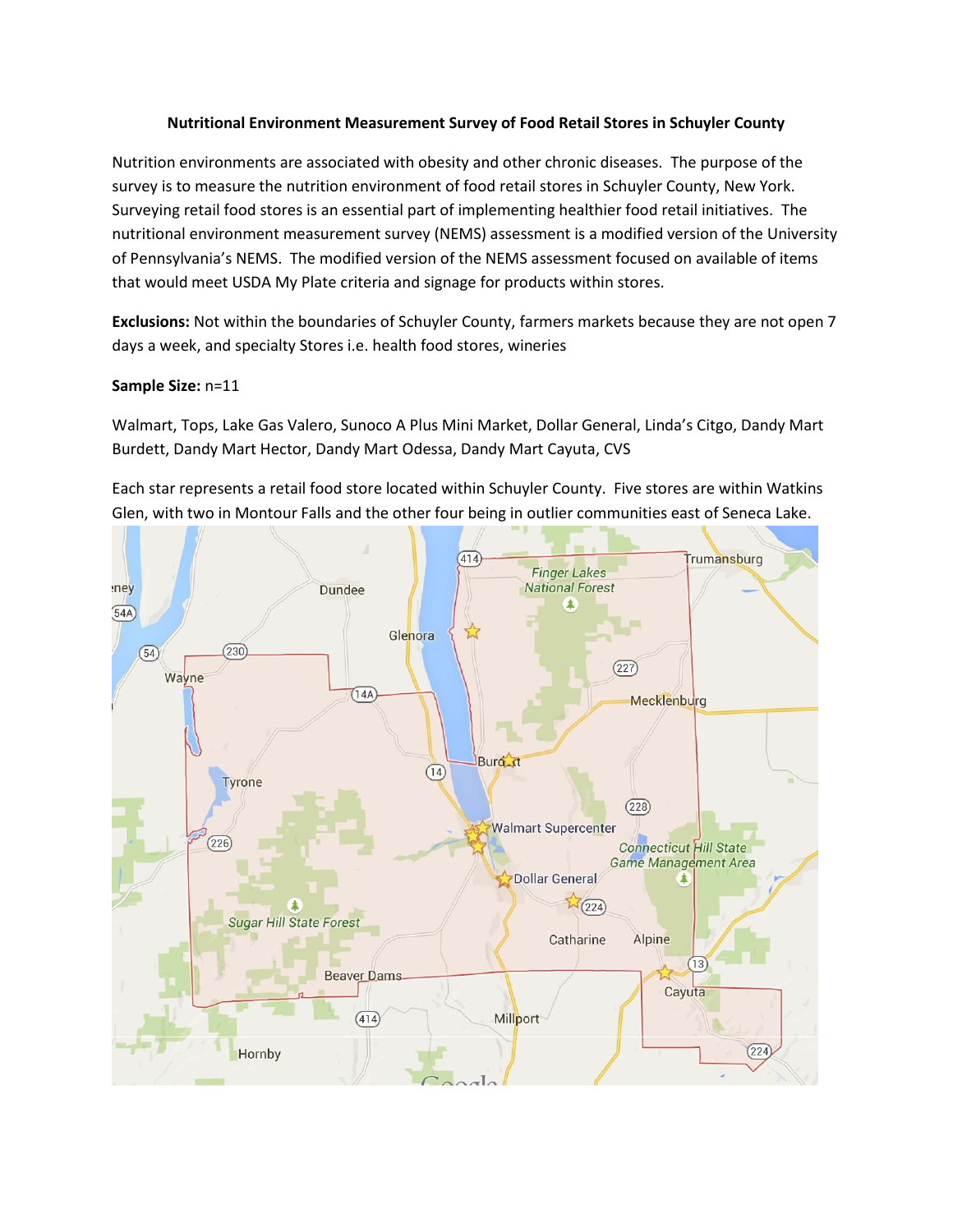**Methods:** Because little is known about the nutrition environment in Schuyler County New York, a qualitative approach was used to approach this study. A Schuyler County Public Health intern conducted surveys of each food retail store within Schuyler County based off a listing of local stores within Schuyler County. Utilizing the modified NEMS survey which has 20 questions(see Appendix A for copy), each retail food store was visited in Schuyler County. Each question on the survey was answered by what each store had available. Reference brand was not easily answered being that each store had too many brands available to count within reason. While each store had milk available, only the lowest fat milk available was noted. Signage was looked at for whether there was promotional advertising or other signage that drew attention to the product. Signage was looked both inside and outside the retail food stores.

**Results:** 11 retail food stores were visited and surveyed. All but one store devoted at least a moderate if not most of their space to the sale of food items. All locations sold milk, with 63% of the stores offering skim milk and 36% offering 1% as the lowest fat milk available. Fruit whether fresh or canned was available at 63% of stores. 36% of the stores sold fresh fruits and 54% sold canned fruits. Vegetables were sold at 72% of stores, with 90% of stores offering canned, and 18% offering low sodium canned vegetables. Ground beef was available at 18% of stores with lean varieties available. Poultry and fish were available at 18% of stores. Bread was available in 100% of the stores, with 81% of stores offering whole wheat bread. Cereal was available in 100% of stores with 72% of the stores having healthier cereals (<7g sugar). 100% of stores offered sugar sweetened beverages, diet options, 100% fruit juice and bottled water. 27% of stores advertised healthier options (fruits, vegetables), while 81% of stores advertised unhealthy options (sugar sweetened beverages, cured meats, alcohol). Two out of 11 of the stores had all the available food items needed to make a meal that would qualify as an USDA My Plate meal.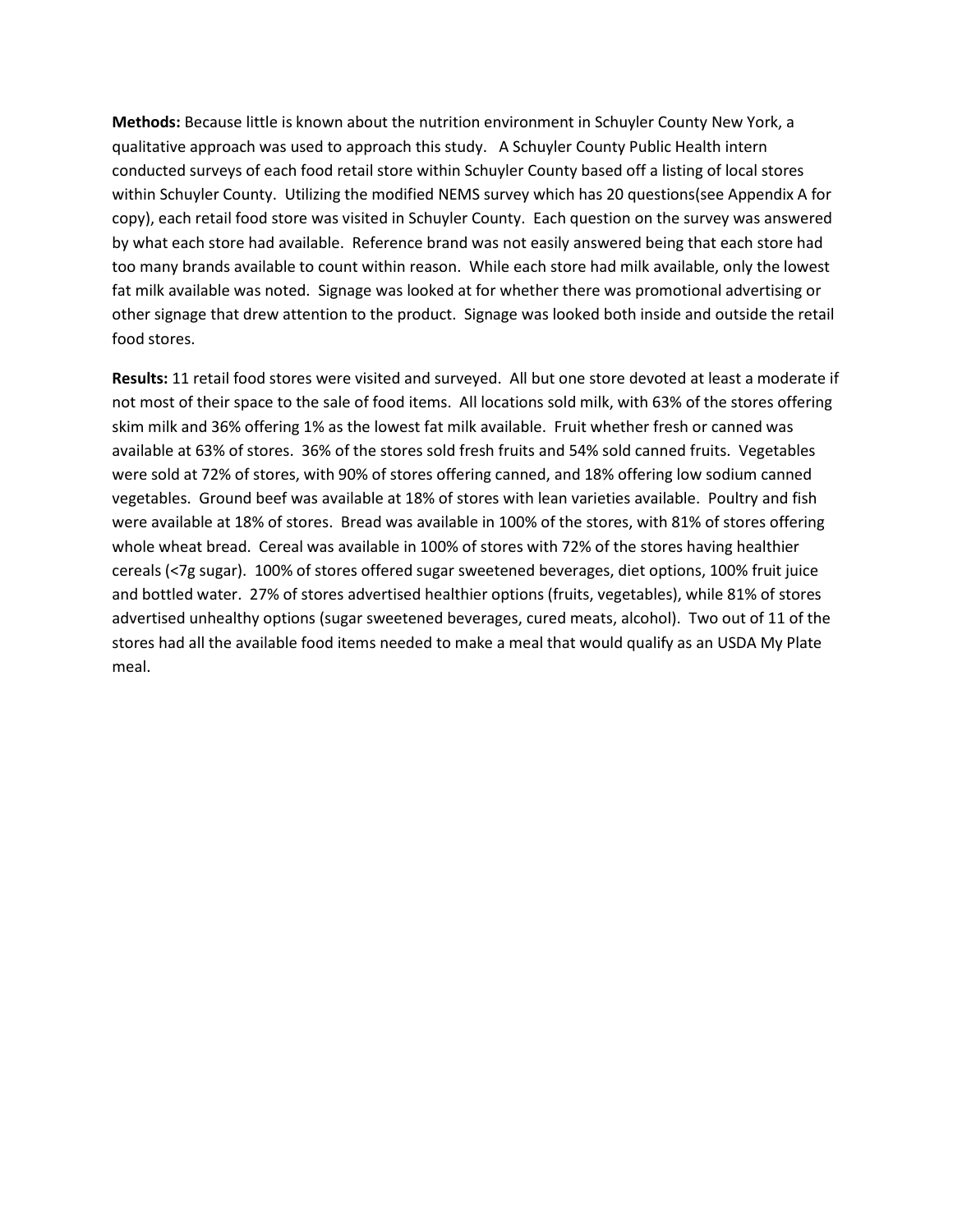

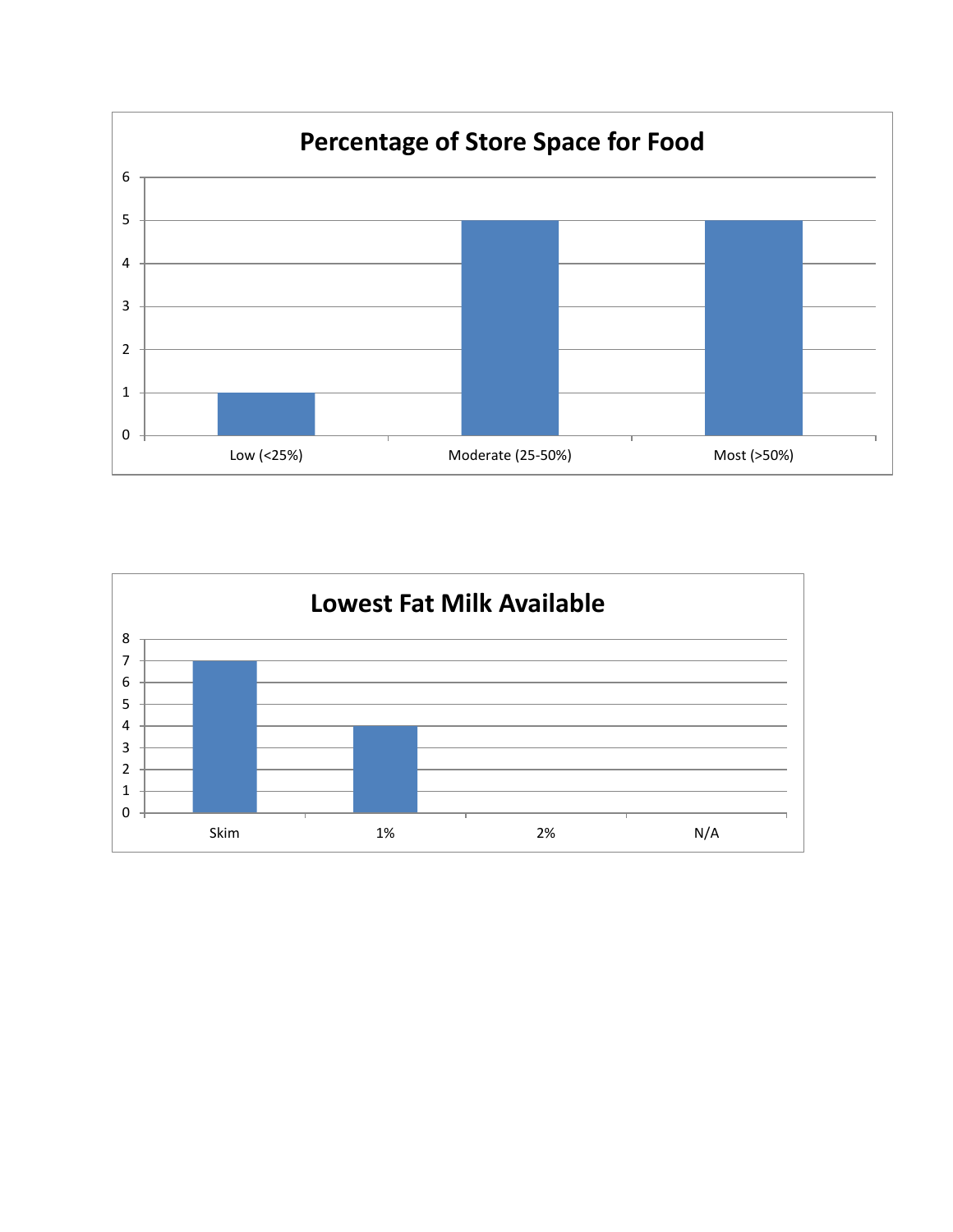

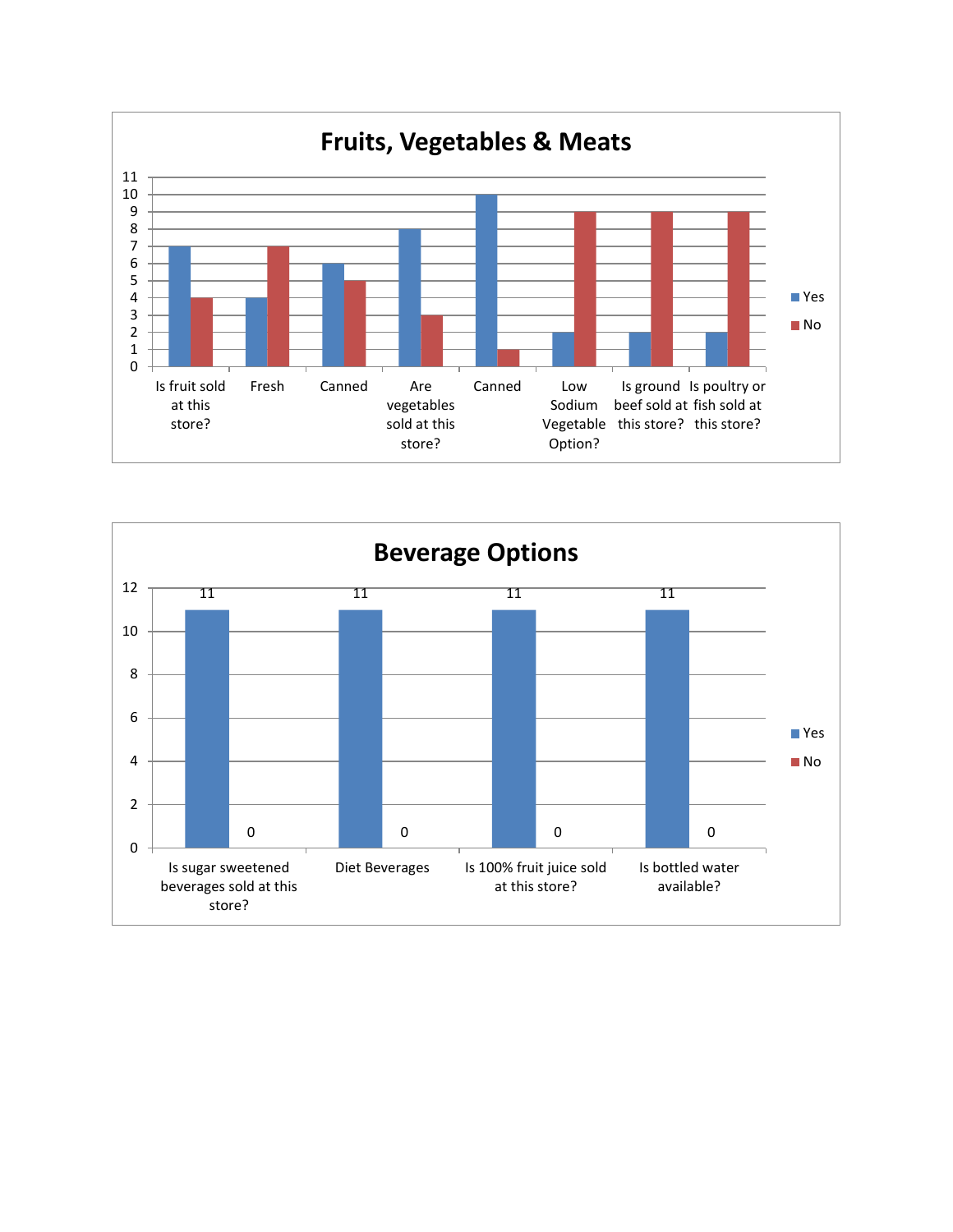

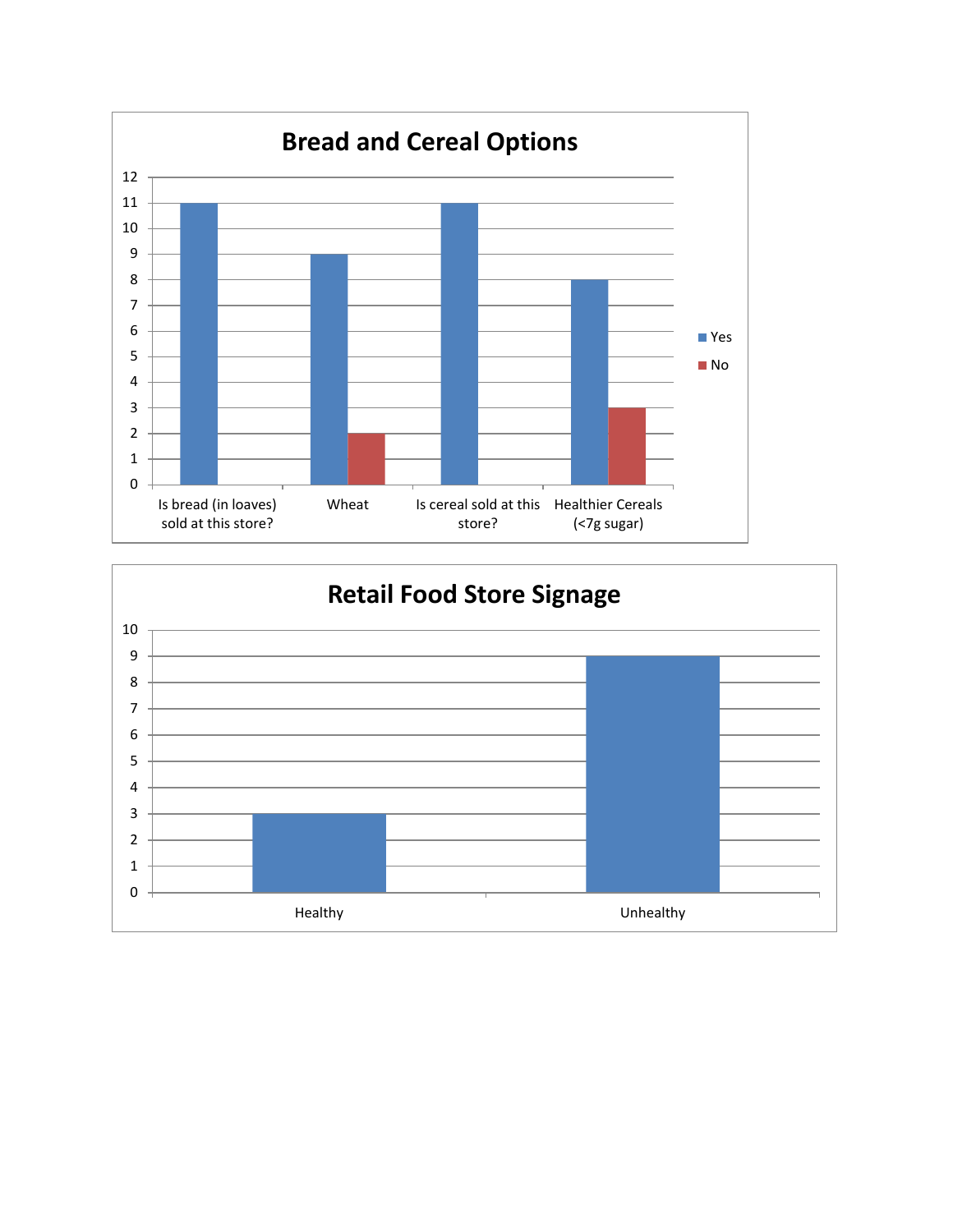

**Retail food stores where MyPlate meal options can be purchased by section**

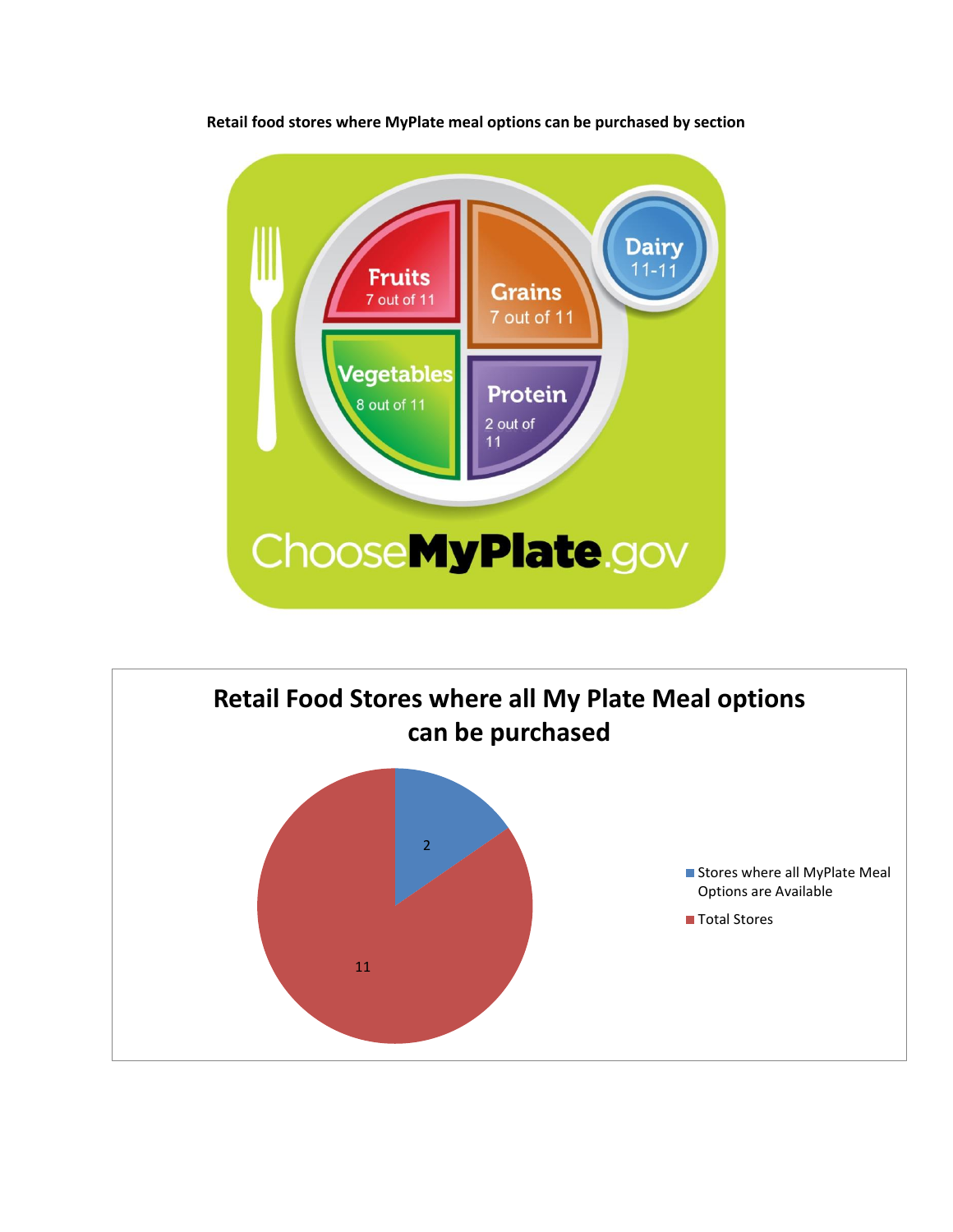**Discussion:** While reference brand was not looked at, other general observations about products available in the store were noted. Sugar sweetened beverages are available at all store locations. Inside and outside of some stores sugar sweetened beverages are advertised. At most checkout counters there is sugar sweetened beverages and or candy products at eye level. While it is easy to find sugar sweetened beverages and foods that would qualify as junk food, every store did sell milk, bread and cereal. Other options for dairy such as a cheese or yogurt, proteins such as chicken eggs, and other options for whole grain sides were not looked at during this survey. Most stores had eggs available but other options for dairy and whole grain sides were limited. Most stores have healthier options available, however selection for the most part is limited and lacks in visual appeal, eye level product placement and advertising for unhealthy items is more common

This nutrition environment survey only looked at what was available in the county and did not present any interventions. Moving forward, Schuyler County Public Health needs to develop a strategy to approach the needs of county's population that align with the community health improvement plan. Possible intervention include healthy food retailer program, to work with food retail stores to stock and display healthier options. There are various studies and toolkits available that offer insight into interventions for healthier nutrition environments. The feasibility of interventions needs to be taken into consideration with the resources that are available within Schuyler County Public Health. There is also much to be learned in regards to best practices for a healthy food retailer program due to the interventions being a new program. With whatever intervention that is decided upon, an evaluation should be planned in accordance with the program.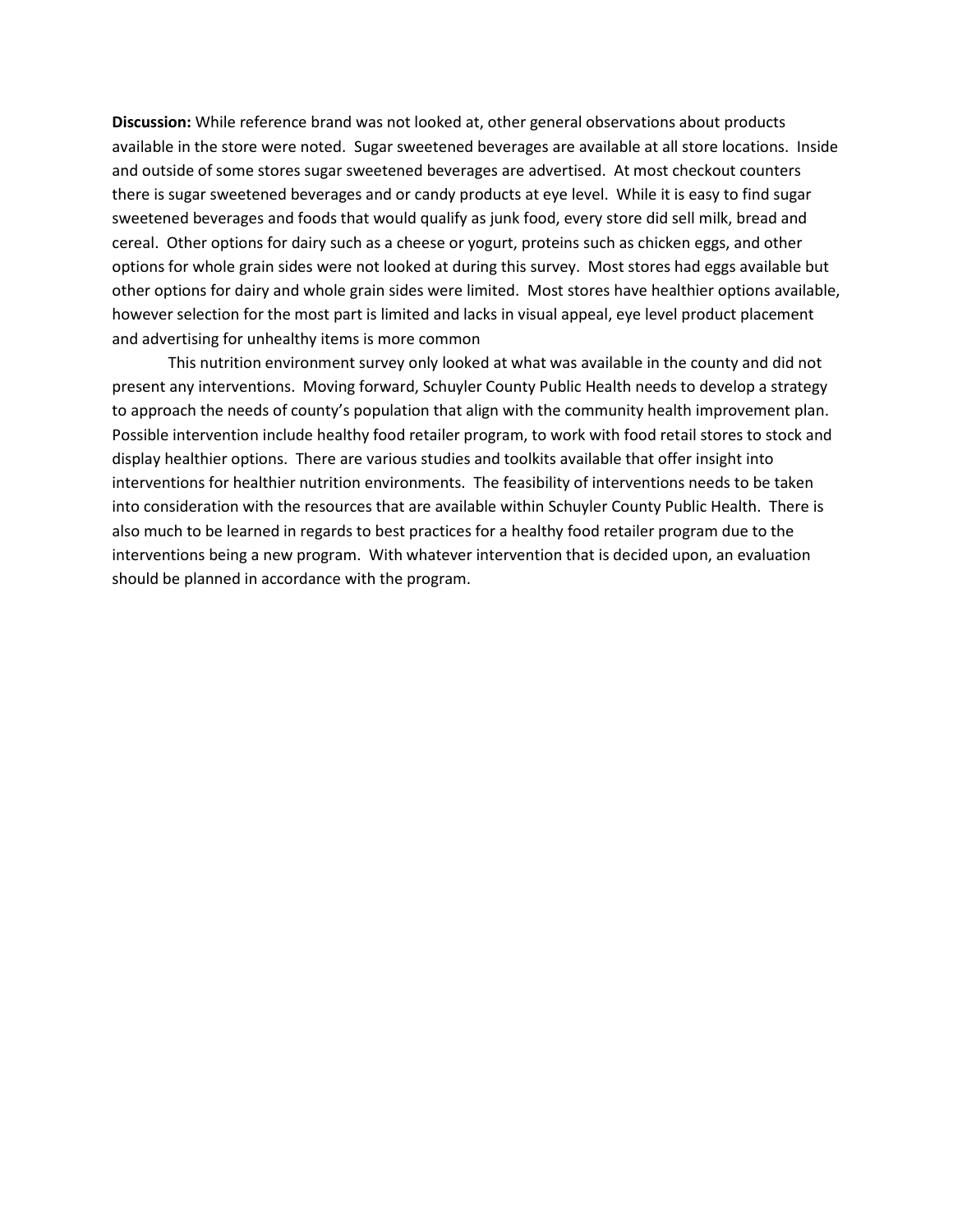Appendix A

| <b>Store Name:</b>                                       | <b>Store Address:</b>                                                                                                            |
|----------------------------------------------------------|----------------------------------------------------------------------------------------------------------------------------------|
| How much of the store space is for FOOD?                 | □ Low (less than 25%)<br>□ Moderate (25-50%)<br>□ Most (>50%)                                                                    |
| What is the lowest fat milk available?                   | $\square$ Skim<br>$\square$ 1%<br>$\square$ 2%<br>$\Box N/A$                                                                     |
| Reference Brand (brand with most shelf space)            |                                                                                                                                  |
| Is fruit sold at this store?                             | $\square$ Yes<br>$\Box$ No<br>Total Types: (count # of yes responses)                                                            |
| Are vegetables sold at this store (frozen or<br>canned)? | $\square$ Yes<br>$\Box$ No<br>Total Types: (count # of yes responses)<br>If canned # of low sodium varieties<br>(<200mg/serving) |
| Is ground beef sold at this store?                       | $\square$ Yes<br>$\Box$ No<br>Types: Lean ground beef, 90% lean/10% fat                                                          |